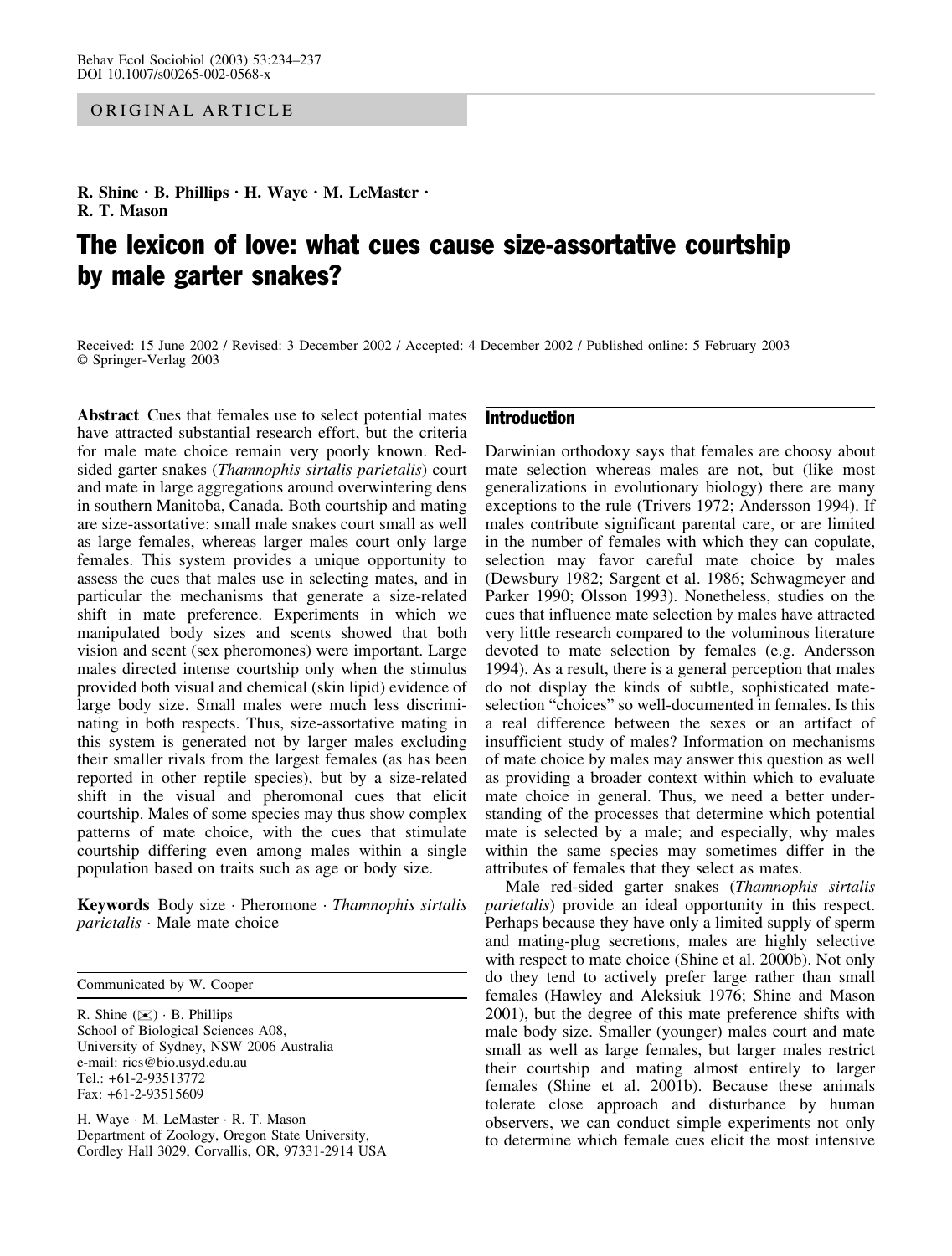courtship, but also to compare responses by size classes of males that differ in mate choice.

Because female body size affects courtship intensity of red-sided garter snakes, males must somehow assess the body sizes of females. Vision offers the most obvious cue to female body size, but visual information may often not be available because most unmated females at a communal den are submerged beneath a writhing "mating ball" of dozens to hundreds of amorous males (Gregory 1974; Mason 1993). Experimental studies show that males can assess female body size with the vomeronasal system, by tongue-flicking lipids on the female's skin (LeMaster and Mason 2002). Do such pheromonal cues over-ride visual cues entirely, or do snakes use both kinds of information to assess female body size? Also, does the proximate basis for sizeassortative courtship in this system rely upon ontogenetic shifts in the degree of reliance on different sensory systems? Alternatively, size-assortative mating may have nothing to do with shifts in the cues that stimulate reproductive behavior. Instead, males of all sizes may prefer large females, with large males monopolizing matings with these more fecund females. Smaller males would thus be forced to court and mate smaller females, so that size-assortative mating would result from malemale not male-female interactions. This situation generates size-assortative mating in two lizard species (Olsson 1993; Cooper and Vitt 1997). If the same situation applies in garter snakes, we would not expect to see ontogenetic differences in the cues that elicit male courtship.

#### Methods

We studied garter snakes at a communal den near Inwood, southern Manitoba (50°32'N 97°30'W) in May 2001. These small [males up to 60 cm snout-vent length (SVL), females up to 75 cm SVL] nonvenomous snakes gather in large numbers at overwintering dens, and mate before dispersing in early spring (Gregory 1974; Gregory and Stewart 1975). Males pursue newly-emerged females and virtually ignore human interference. Thus, we could assess the intensity of male courtship by holding female snakes by the tail and presenting them to males on the rocky slopes surrounding the den. We used a four-point scale to quantify intensity of the male's courtship (0=no interest; 1=increased tongue-flick rate; 2=chin pressed against the female's body; 3=body aligned with the female's body). Chin-pressing and body-alignment are very distinctive and easily-scored behaviors, and are not seen in any context other than male courtship (Whittier et al. 1985). We scored the responses of the first five males from each of two size classes (small <45 cm SVL; large >45 cm SVL) whose heads came into close proximity (<2 cm) with the middle part of the female's body. Because the den contains >10,000 snakes, and males move about constantly, the probability that any single male was recorded more than once is trivially small.

To evaluate the relative significance of vision and scent, we used dead garter snakes as our stimuli. These were five large (62– 67 cm SVL) and five small (48–54 cm SVL) females, and five males similar in size to the small females (47–53 cm SVL). All were found dying after attack by predators (Shine et al. 2001a), and were humanely killed by interperitoneal injection of Brevital Sodium. These animals were soaked overnight in hexane to extract superficial lipids from the skin; the resultant solutions were evaporated down to provide samples of lipids from either small

females or large females. The soaking process did not change the animal's superficial appearance, and the hexane itself rapidly evaporated. These hexane-soaked snakes should thus provide a "normal" visual stimulus, with little or no pheromonal contribution. We first tested the attractiveness of these animals by scoring responses of both large (>45 cm SVL) and small (<45 cm SVL) male snakes. We then painted the "target" animals with lipids extracted from either small or large females, and re-tested them. All of the targets were hexane-washed between successive trials to eliminate lipids from earlier treatments.

We obtained responses from 10 male snakes (5 small, 5 large) to each of five replicate animals within each of nine treatments (male, large female or small female treated with hexane, lipids from large females or lipids from small females). We analyzed courtship responses using three-factor ANOVA (with size class of the courting male, target type, and size class of the female from which lipid had been extracted as factors; and mean male response to each target as the dependent variable).

## **Results**

A randomly collected subsample of the courting males showed a significant difference in mean body sizes between small snakes  $(n=30, \text{ mean}=39.5 \text{ cm}, \text{ range } 34.5-$ 43.1 cm) and large snakes  $(n=30, \text{ mean}=49.6 \text{ cm}, \text{ range})$ 45.4–56.5 cm;  $F_{1,58}$ =198.34, P<0.0001). Because many males did not show any courtship response to many stimuli, the data-set on response intensities was highly nonnormal in distribution. We overcame this problem by calculating mean intensities of response per target animal in each treatment. After arcsine transformation, the resulting distribution did not deviate significantly from normality and hence we could apply parametric statistical tests.

Three-factor ANOVA (with size class of the courting male, target type, and source of lipid as factors; and mean male response to each target as the dependent variable) yielded a significant three-way interaction term  $(F_{4,72}=3.14, P<0.02)$ . To clarify this situation, we examined responses separately for large and small males. Small males responded more intensely to female targets than to male targets and to female lipids rather than hexane (control) scent, but with a significant interaction between target sex and lipid treatment (Fig. 1;  $F_{4,36} = 6.89$ , P<0.0003). This interaction term reflects the lack of response of small males to hexane-painted males (Fig. 1). In contrast, large males responded much more intensely to large females painted with large-female lipids than to any other stimulus, but with a significant interaction term because (as for small males) hexane-soaked males attracted no courtship (Fig. 1; interaction,  $F_{4,36}$ =3.39, P<0.02).

We can focus on the roles of vision and scent in eliciting courtship by holding each of these factors constant in further analyses. In trials using large females as the visual stimulus, large and small males differed in their response to pheromone application (interaction between male body size and treatment, ANOVA,  $F_{2,24}=10.08$ , P<0.0007): small males responded almost equally to lipids from either small or large females, whereas large males responded much more intensely to the scent of large females than small females (Fig. 1). The same pattern was seen in trials using a male as the visual stimulus (interaction,  $F_{2,24}=25.88$ ,  $P<0.0001$ ). Small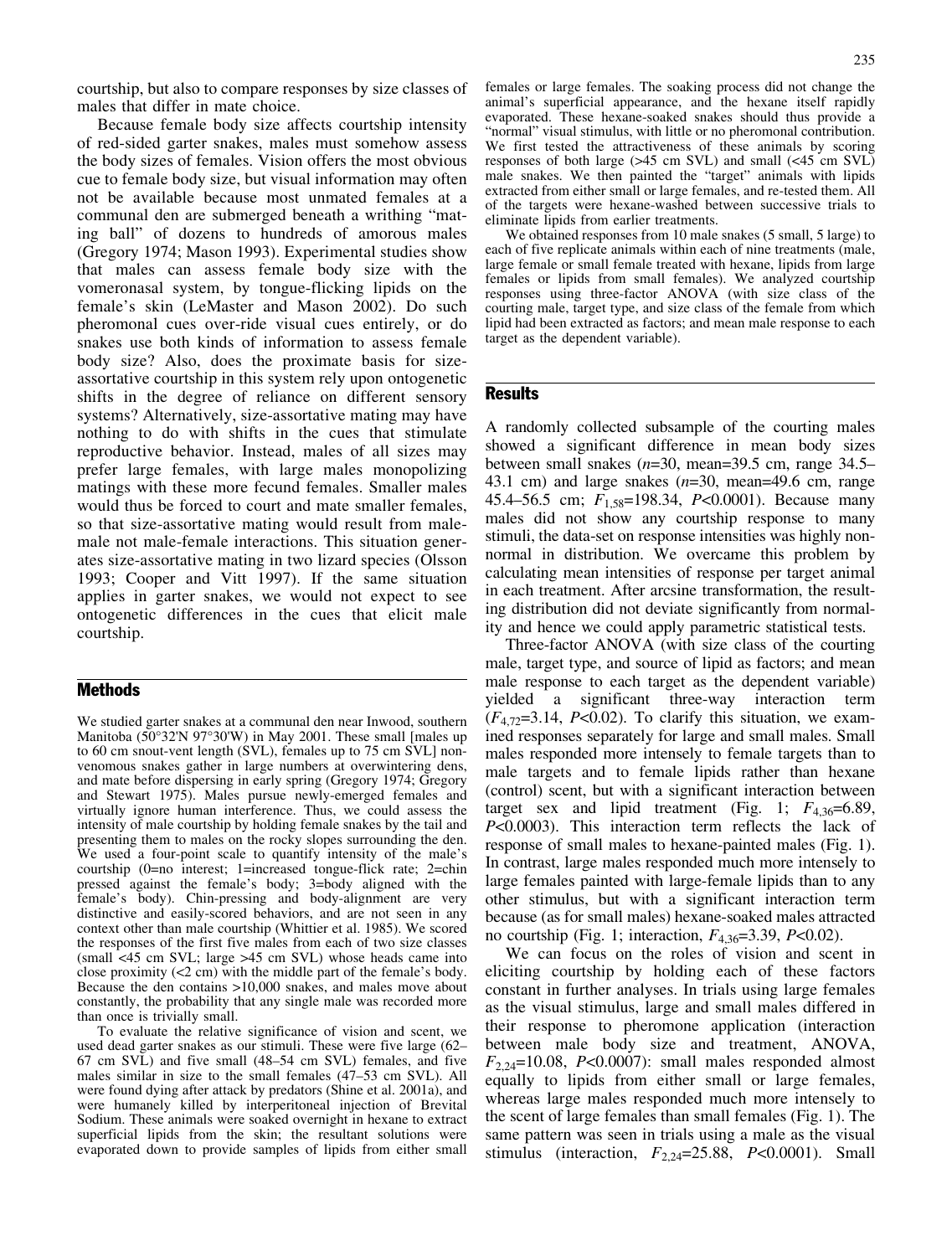

Fig. 1 The intensity of courtship (scored on a four-point scale; see text for details) that free-ranging male garter snakes (Thamnophis sirtalis parietalis) directed towards various stimuli in trials conducted at a den near Inwood, Manitoba. The stimuli comprised recently killed snakes (males, small females or large females) that had been soaked in hexane overnight to remove the skin lipids that serve as sex pheromones in this species. The snakes were then presented to mate-searching males either without further treatment (hexane) or after being painted with lipids extracted from large females or small females. Histograms show mean values, and bars show one standard error on either side of the mean. Data are shown separately for courtship by small (snout-vent length <50 cm) and large (SVL  $>50$  cm) males;  $n=5$  males for each trial, so a total of 90 males were tested. See text for statistical analyses

males courted small females more intensely than did large males, regardless of scent  $(F<sub>1,24</sub>=15.16, P<0.0007$ ; interaction,  $F_{2,24}=0.59$ ,  $P=0.56$ ).

We can examine the role of visual stimuli in the same way, by analyzing responses when pheromonal cues were held constant. In trials with the control (hexane) treatment, males of both size classes courted females but not males (Fig. 1), suggesting that either our hexane-soaked targets retained some slight pheromonal cues, or that females differ from males visually in some subtle way. Small males courted these hexane-soaked females more intensely than did large males (ANOVA,  $F_{1,24}=10.89$ , P<0.003) and large females attracted more interest than

did small females  $(F_{2,24}=32.47, P<0.0001;$  post-hoc tests show that courtship intensity to all three target groups differed at  $P<0.05$ . Trials in which we applied lipids from small females generated intense courtship from small males but not large males  $(F_{1,24} = 63.94, P < 0.0001)$ , regardless of the visual stimulus (other terms have P>0.56). Lastly, trials in which we applied lipids from large females provoked intense courtship, with large males responding more strongly to the large female visual stimulus in this trial than to other stimuli whereas small males responded to all treatments bearing this scent (interaction,  $F_{2,24}$ =3.84, P<0.04).

## **Discussion**

Our results suggest that males use both visual and pheromonal cues to assess female body size, and that large and small males differ in their response to these cues. Large males directed intense courtship only when the target provided both visual and pheromonal evidence that it was a large female (Fig. 1). In contrast, small males courted intensely if the stimulus provided either visual or pheromonal evidence that it was a female, regardless of body size (Fig. 1). One caveat to this conclusion is that the hexane-treated animals may have retained slight traces of pheromones even after overnight soaking, so that some of the responses we interpret as visual might reflect very subtle vomeronasal cues instead.

Our data are consistent with earlier reports that male garter snakes use visual and pheromonal cues to assess a female's body size and allocate courtship effort accordingly (Shine and Mason 2001; LeMaster and Mason 2002). Figure 1 also reveals a marked disparity between small and large male snakes in terms of their reliance on these different kinds of cues. Larger males were highly selective courters (requiring both visual and pheromonal evidence of large female body size) whereas smaller males were less selective (Fig. 1). In particular, small males directed intense courtship to both the visual and chemical attributes of small females, whereas large males did not. Mark-recapture studies on Manitoba garter snakes suggest that all males grow rapidly and that most males within our small category when first measured will be large males within a year or two (Shine et al. 2001b). Thus, the shift in mate preference reflects an age-related change within the life of individual males rather than a behavioral polymorphism within the garter snake population.

This size-related shift in the cues that stimulate courtship supports earlier mate-choice trials (Shine et al. 2001b) in showing that size-assortative mating within redsided garter snakes is not an indirect result of male-male competition for the largest and most fecund females. Even in the absence of larger rivals, small male garter snakes vigorously courted stimuli that did not attract interest from larger males (Fig. 1). Thus, size-assortative mating in this species reflects an obligate shift in male mate preferences, rather than a facultative redirection of courtship by males unable to compete with larger rivals. Nonetheless, such competition might have been an initial